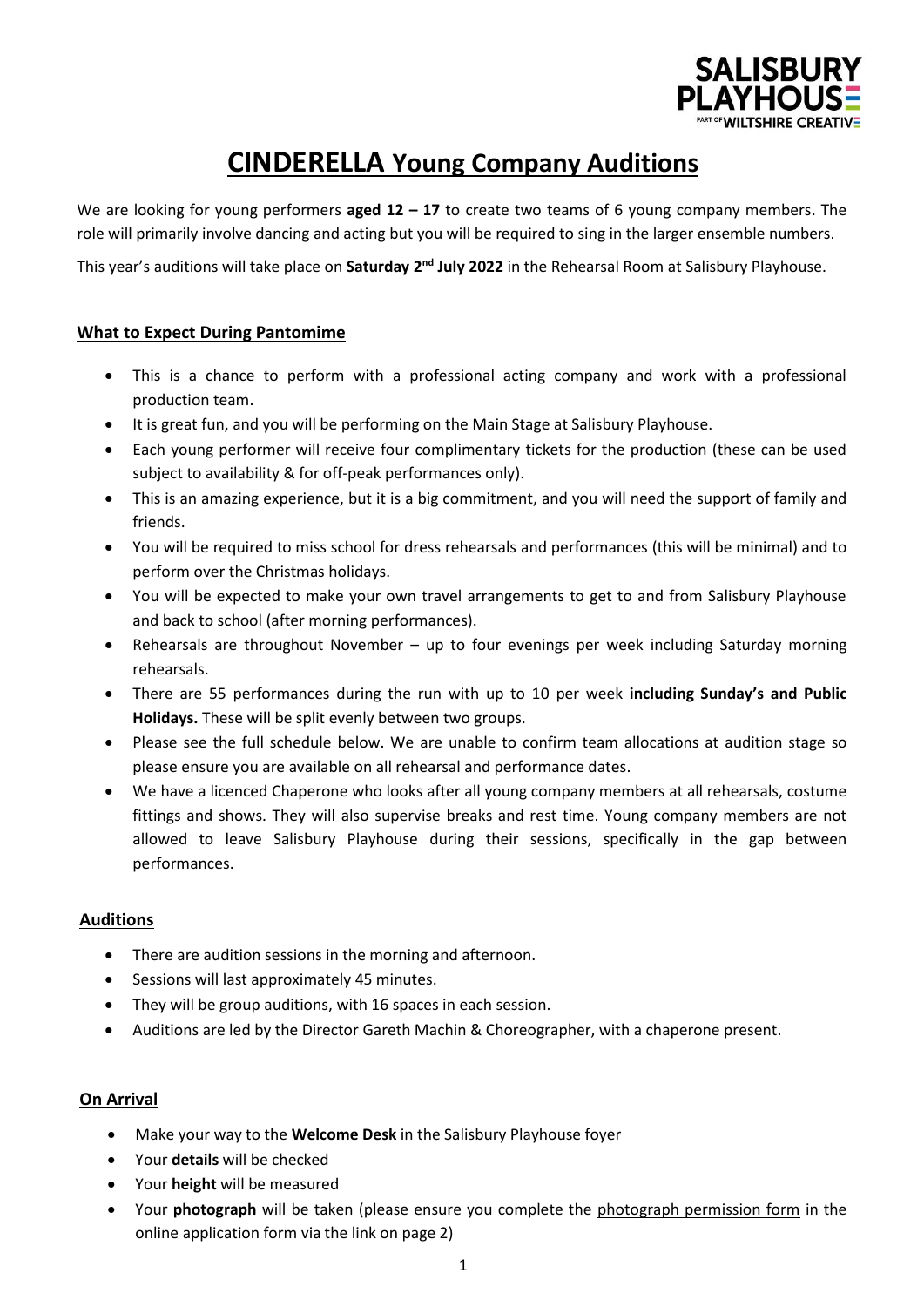

#### **Please Ensure You**

- Come ready to have some fun working with our professional director & choreographer
- Wear comfortable clothes you can dance in and soft-soled shoes
- Know the audition song (words can be found on page 3)
- Bring a labelled bottle of water
- Be ready to sing, dance and act

#### **After Auditions**

- Unsuccessful candidates will be notified by email within 24 hours.
- If you are successful, you will be contacted by phone as soon as possible
- You will have 48 hours to decide if you would like to accept the place on the team
- It can take then some time to work out the team allocations
- Once you have accepted, Wiltshire Creative will contact your school for permission for absence (this is usually classed as an authorised absence by the school)
- Wiltshire Creative will apply for a Childs Performance Licence from your local council
- **ONLY once we have received permission for absence from your school can we confirm your place in the team**
- Once your place is confirmed we will contact you with your team allocation, full rehearsal schedules and performance dates.
- There will be a parents' meeting with Wiltshire Creative staff on the day of Costume Fittings for a chance to ask any questions and find out more about the process.

#### **How to Register**

- Complete the online Young Company Auditions Registration Form [here.](https://www.surveymonkey.co.uk/r/CINDERELLAAUDITION) You must complete this form to be able to audition.
- The deadline to register for auditions is **5pm, Monday 27th June 2022.**
- Once you have completed the online registration form, Wiltshire Creative's Take Part department will be in touch in due course to confirm your audition time. Please keep the whole of Saturday  $2^{nd}$  July free until your audition slot has been confirmed.
- **N.B.** All communication from Salisbury Playhouse will be by email, so please ensure that the email address on the registration form is correct. We are happy to send information to multiple email addresses.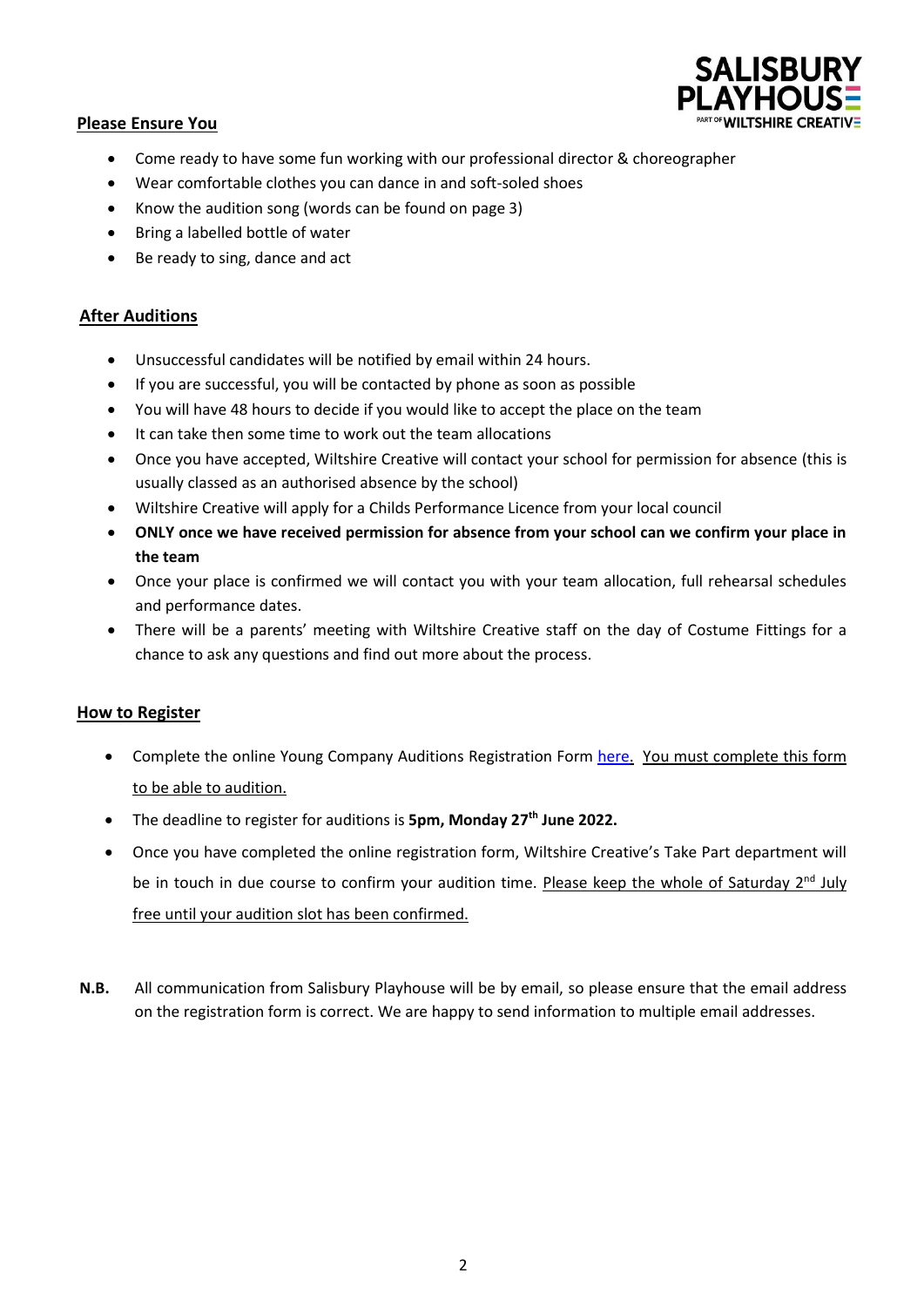

### **Audition Song – JINGLE BELLS**

You will be asked to sing Jingle Bells as part of a group; you will **not** be expected to sing on your own.

Please learn the lyrics below:

# *"Jingle bells, jingle bells, jingle all the way, Oh what fun it is to ride on a one horse open sleigh,*

*OH!*

# *Jingle bells, Jingle bells, jingle all the way, Oh what fun it is to ride on a one horse open sleigh"*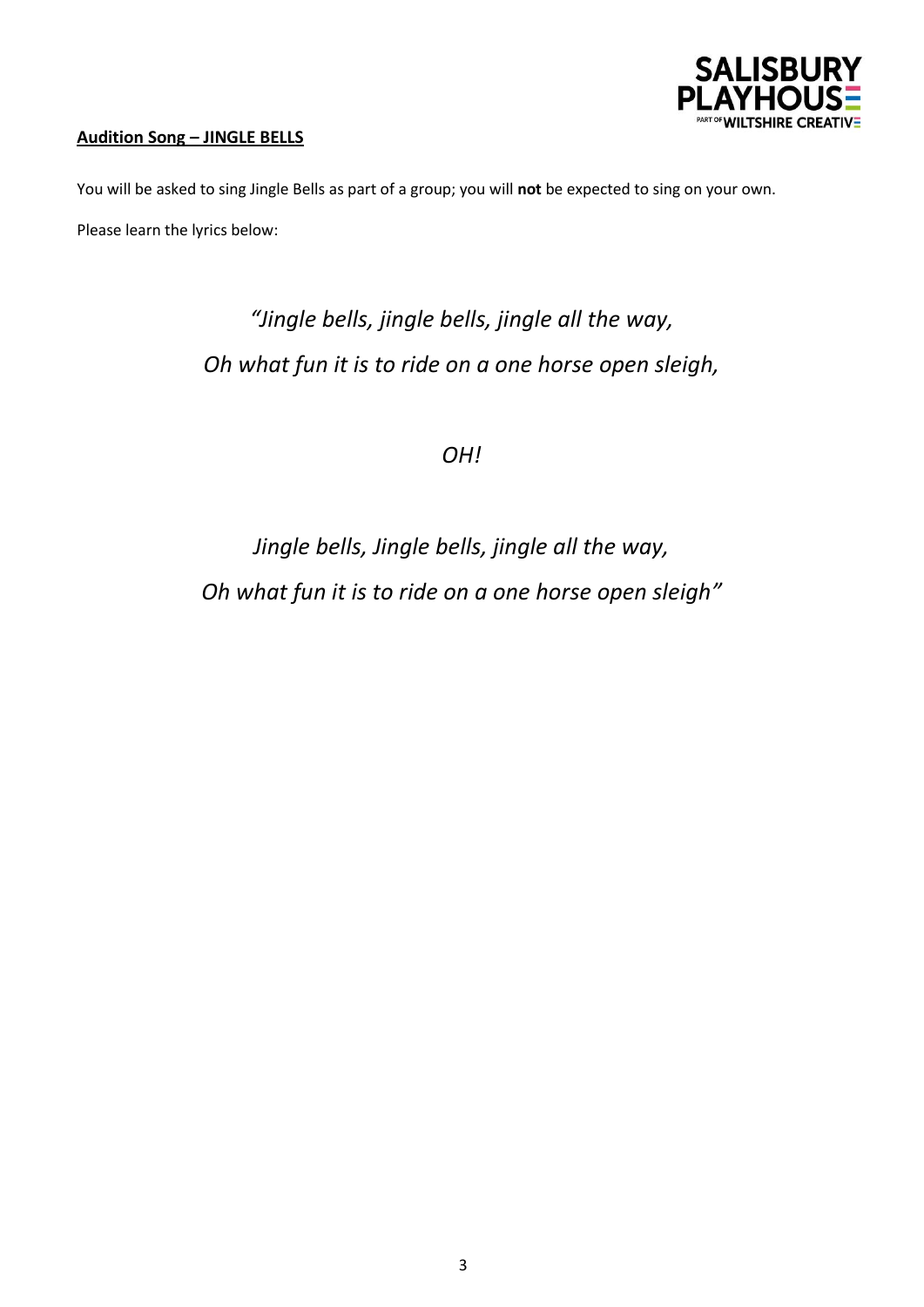### **CINDERELLA Schedule**

| Date:                                        | <b>Arrival</b><br>Time: | Pick up<br>Time: | <b>Call description:</b>                                           |  |  |  |
|----------------------------------------------|-------------------------|------------------|--------------------------------------------------------------------|--|--|--|
| <b>Auditions</b>                             |                         |                  |                                                                    |  |  |  |
| Sat 2 <sup>nd</sup> July                     | 10am                    | 5.00pm           | Auditions                                                          |  |  |  |
| Costume                                      |                         |                  |                                                                    |  |  |  |
| Friday 9 <sup>th</sup> Sep                   | 4.30pm                  | 5.30pm           | <b>Costume Measurements</b>                                        |  |  |  |
| Costume                                      |                         |                  |                                                                    |  |  |  |
| Sat 1st Oct                                  | 10.00am                 | 1.00pm           | Costume Fittings Day 1                                             |  |  |  |
| Costume & Pre-Rehearsal Choreography Session |                         |                  |                                                                    |  |  |  |
|                                              | 10.00am                 | 1.00pm           | <b>Costume Fittings Day 2</b>                                      |  |  |  |
| Sat 29th Oct                                 | 1.00pm                  | 2.00pm           | Lunch                                                              |  |  |  |
|                                              | 2.00pm                  | 6.00pm           | Choreography Rehearsal                                             |  |  |  |
| Week 1                                       |                         |                  |                                                                    |  |  |  |
| Tues 1st Nov                                 | 4.15pm                  | 7pm              | Rehearsal                                                          |  |  |  |
| Wed 2 <sup>nd</sup> Nov                      | 4.15pm                  | 7pm              | Rehearsal                                                          |  |  |  |
| Thurs 3rd Nov                                | 4.15pm                  | 7pm              | Rehearsal                                                          |  |  |  |
| Sat 5 <sup>th</sup> Nov                      | 10am                    | 1.30pm           | Rehearsal                                                          |  |  |  |
| Week 2                                       |                         |                  |                                                                    |  |  |  |
| Tues 8 <sup>th</sup> Nov                     | 4.15pm                  | 7pm              | Rehearsal                                                          |  |  |  |
| Wed 9 <sup>th</sup> Nov                      | 4.15pm                  | 7pm              | Rehearsal                                                          |  |  |  |
| Thurs 10 <sup>th</sup> Nov                   | 4.15pm                  | 7pm              | Rehearsal                                                          |  |  |  |
| Sat 12 <sup>th</sup> Nov                     | 10am                    | 1.30pm           | Rehearsal                                                          |  |  |  |
| Week 3                                       |                         |                  |                                                                    |  |  |  |
| Mon 14th Nov                                 | 4.15pm                  | 7pm              | Rehearsal                                                          |  |  |  |
| Tues 15 <sup>th</sup> Nov                    | 4.15pm                  | 7pm              | Rehearsal                                                          |  |  |  |
| Wed 16 <sup>th</sup> Nov                     | 4.15pm                  | 7pm              | Rehearsal                                                          |  |  |  |
| Thurs 17 <sup>th</sup> Nov                   | 4.15pm                  | 7pm              | Rehearsal (run through)                                            |  |  |  |
| Sat 19 <sup>th</sup> Nov                     | 10am                    | 2.30pm           | Rehearsal (run through)                                            |  |  |  |
| Week 4                                       |                         |                  |                                                                    |  |  |  |
| Mon 21st Nov                                 | 4.15pm                  | 9.00pm           | Stage Orientation, Health & Safety<br>Briefing & spacing rehearsal |  |  |  |
| Tues 22 <sup>nd</sup> Nov                    |                         |                  | <b>DAY OFF</b>                                                     |  |  |  |
| Wed 23rd Nov                                 | 6.15pm                  | 10.00pm          | Tech Act 1                                                         |  |  |  |
| Thurs 24th Nov                               | 1.30pm                  |                  | Tech Act 2                                                         |  |  |  |
|                                              |                         | 10.00pm          | Dress Rehearsal #1                                                 |  |  |  |
| Fri 25 <sup>th</sup> Nov                     | 1.00pm                  | 8.00pm           | Dress Rehearsal #2                                                 |  |  |  |
| Sat 26th Nov                                 | 6pm                     | 9.30pm           | Performance - Preview (7pm)                                        |  |  |  |
| Sun 27 <sup>th</sup> Nov                     |                         |                  | <b>DAY OFF</b>                                                     |  |  |  |

SALISBURY<br>PLAYHOUSE<br>WILTSHIRE CREATIVE

4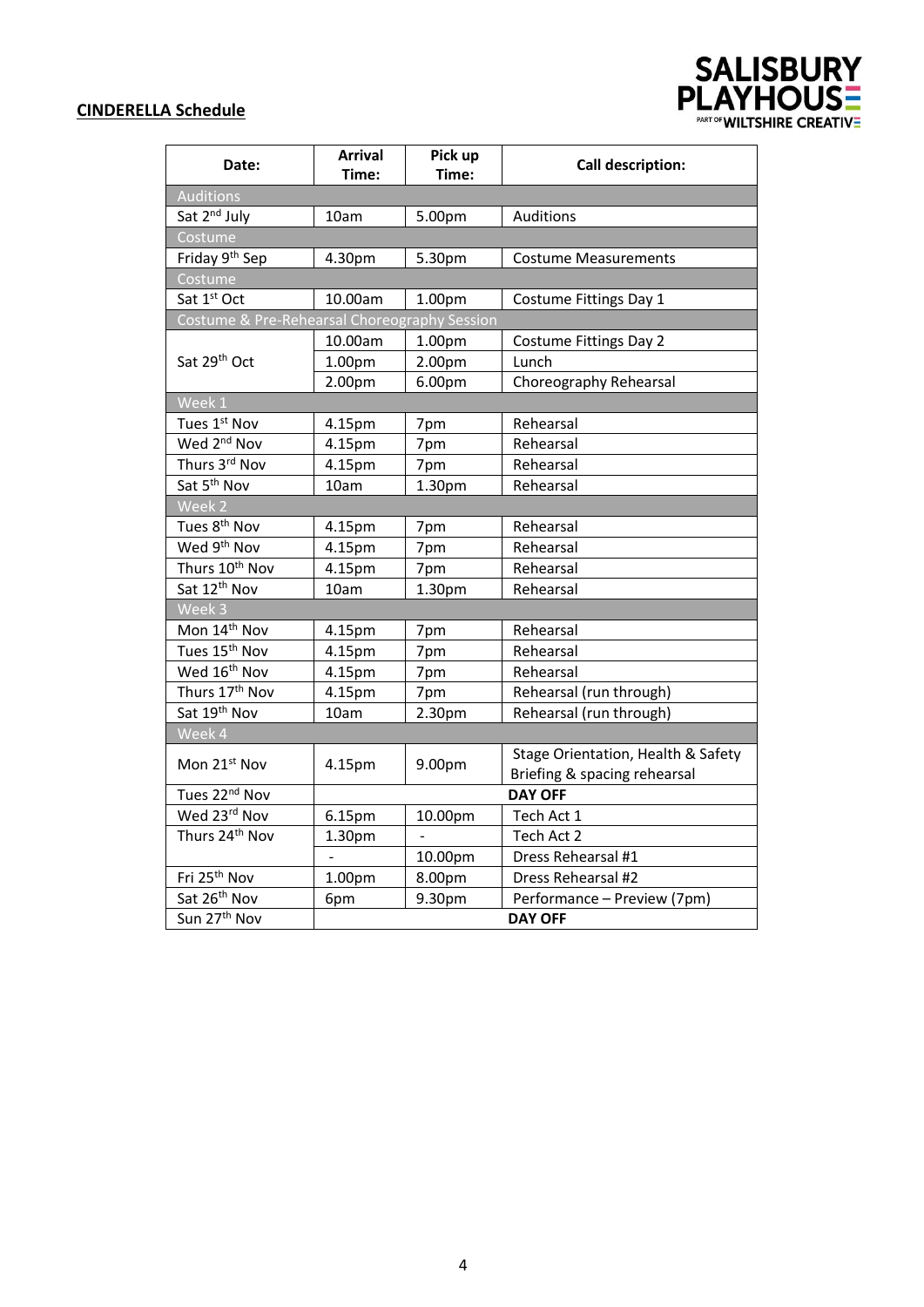

| Week 5                     |                              |                    |                                   |  |
|----------------------------|------------------------------|--------------------|-----------------------------------|--|
| Mon 28 <sup>th</sup> Nov   | 6.00pm                       | 9.00pm             | <b>Notes</b>                      |  |
| Tues 29 <sup>th</sup> Nov  | 9.30am                       | 1.00pm             | Performance - Preview (10.30am)*  |  |
|                            | 4.30pm                       | 8.00pm             | Performance - Preview (5.30pm)*   |  |
| Wed 30 <sup>th</sup> Nov   | 6.00pm                       | 9.30pm             | Performance - Opening night (7pm) |  |
| Thurs 1st Dec              | 1.15 <sub>pm</sub>           | $\blacksquare$     | Performance (2.15pm)              |  |
|                            |                              | 9.30pm             | Performance (7pm)                 |  |
| Fri 2 <sup>nd</sup> Dec    | 9.30am                       | 1.00 <sub>pm</sub> | Performance (10.30am)*            |  |
|                            | 6.00pm                       | 9.30pm             | Performance (7pm)                 |  |
| Sat 3rd Dec                | 1.15pm                       | 4.45pm             | Performance (2.15pm)              |  |
|                            | 6.00pm                       | 9.30pm             | Performance (7pm)                 |  |
| Sun 4 <sup>th</sup> Dec    |                              |                    | <b>DAY OFF</b>                    |  |
| Week 6                     |                              |                    |                                   |  |
| Mon 5 <sup>th</sup> Dec    |                              |                    | <b>DAY OFF</b>                    |  |
| Tues 6 <sup>th</sup> Dec   | 9.30am                       | 1pm                | Performance (10.30am)*            |  |
| Wed 7 <sup>th</sup> Dec    | 9.30am                       | $\overline{a}$     | Performance (10.30am)*            |  |
|                            |                              | 9.30pm             | Performance (7pm)                 |  |
| Thurs 8 <sup>th</sup> Dec  | 9.30am                       | 1pm                | Performance (10.30am)*            |  |
|                            | 6pm                          | 9.30pm             | Performance (7pm)                 |  |
| Fri 9 <sup>th</sup> Dec    | 1.15pm                       | $\overline{a}$     | Performance (2.15pm)              |  |
|                            |                              | 9.30pm             | Performance (7pm)                 |  |
| Sat 10th Dec               | 1.15 <sub>pm</sub>           | 5.00pm             | Performance (2.15pm)              |  |
|                            | 6.00pm                       | 9.30pm             | Performance (7pm)                 |  |
| Sun 11 <sup>th</sup> Dec   |                              |                    | <b>DAY OFF</b>                    |  |
| Week 7                     |                              |                    |                                   |  |
| Mon 12 <sup>th</sup> Dec   |                              |                    | <b>DAY OFF</b>                    |  |
| Tues 13th Dec              | 1.15pm                       |                    | Performance (2.15pm)              |  |
|                            |                              | 9.30pm             | Performance (7pm)                 |  |
| Wed 14th Dec               | 1.15pm                       |                    | Performance (2.15pm)              |  |
|                            | $\frac{1}{2}$                | 9.30pm             | Performance (7pm)                 |  |
| Thurs 15 <sup>th</sup> Dec | 1.15pm                       |                    | Performance (2.15pm)              |  |
|                            | $\qquad \qquad -$            | 9.30pm             | Performance (7pm)                 |  |
| Fri 16 <sup>th</sup> Dec   |                              | <b>DAY OFF</b>     |                                   |  |
| Sat 17th Dec               | 1.15pm                       |                    | Performance (2.15pm)              |  |
|                            |                              | 9.30pm             | Performance (7pm)                 |  |
| Sun 18 <sup>th</sup> Dec   | 12.00pm                      |                    | Performance (1.00pm)*             |  |
|                            | $\qquad \qquad \blacksquare$ | 8pm                | Performance (5.30pm)*             |  |
| Week 8                     |                              |                    |                                   |  |
| Mon 19 <sup>th</sup> Dec   | 1.15pm                       |                    | Performance (2.15pm)              |  |
|                            |                              | 9.30pm             | Performance (7pm)                 |  |
| Tues 20 <sup>th</sup> Dec  |                              |                    | <b>DAY OFF</b>                    |  |
| Wed 21st Dec               | 1.15 <sub>pm</sub>           |                    | Performance (2.15pm)              |  |
|                            |                              | 9.30pm             | Performance (7pm)                 |  |
| Thurs 22nd Dec             |                              | <b>DAY OFF</b>     |                                   |  |
| Fri 23rd Dec               |                              | <b>DAY OFF</b>     |                                   |  |
| Sat 24th Dec               | 12pm                         |                    | Performance (1pm)*                |  |
|                            |                              | 8pm                | Performance (5.30pm)*             |  |
| Sun 25 <sup>th</sup> Dec   |                              |                    | <b>CHRISTMAS DAY</b>              |  |